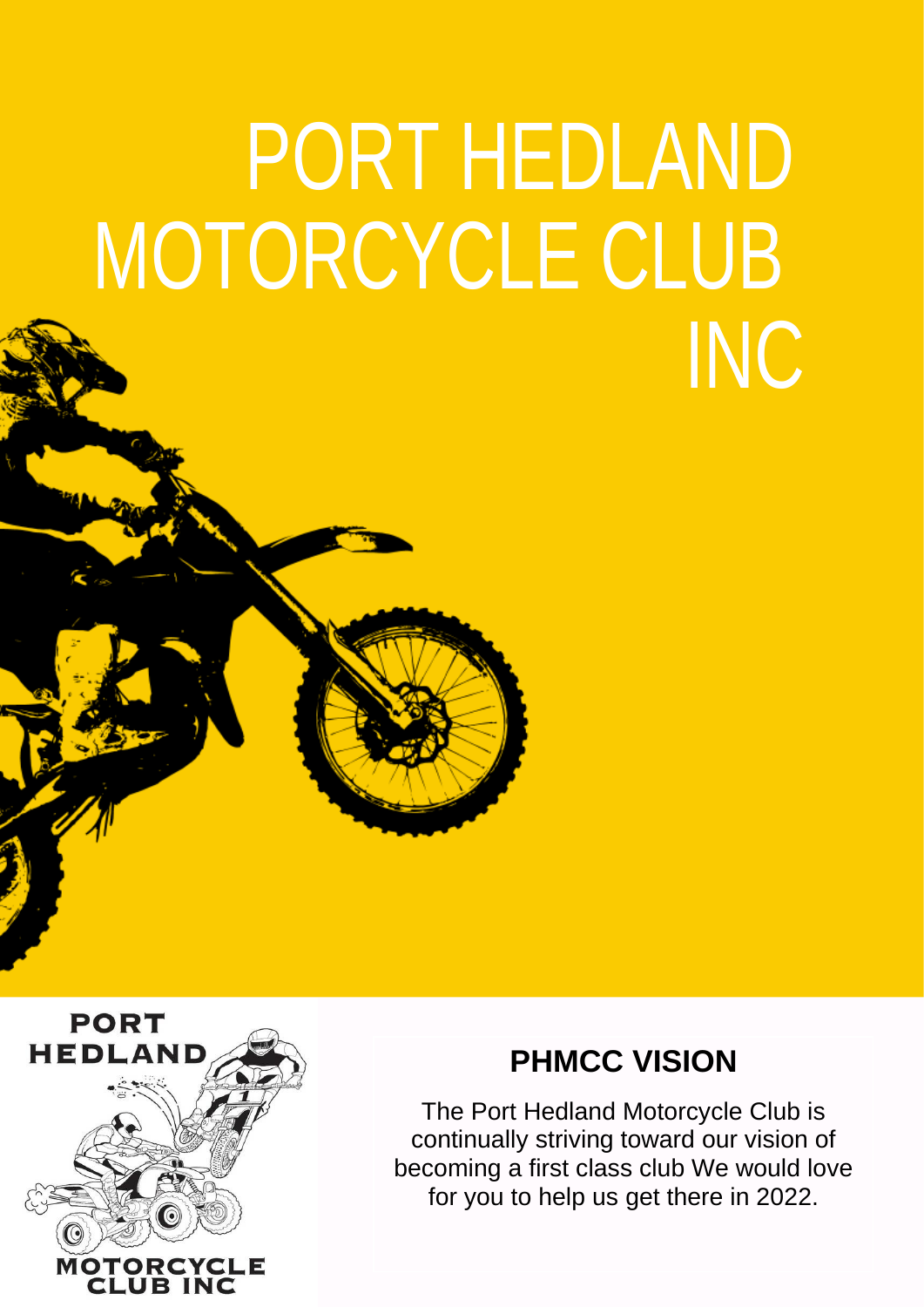# **WHO ARE WE**

### THE PORT HEDLAND MOTORCYCLE CLUB INC (PHMCC)

**The Port Hedland Motorcycle Club Inc. (PHMCC) is a non-profit organisation run by a local group of volunteer committee members. The club was originally formed in the 1978, and more recently reformed in 2000 after a few of years break. The club had approximately 150 members for the 2021 race season including 54 families.**

**For the 2022 season we are hoping to exceed 200 members. PHMCC attracts members as young as three years old and provides a variety of race classes for all age groups and motorcycle types. Currently the club operates Motocross, Enduro, Trail Rides and also hosting the Regional North-West Motorcycle Rounds and Night Round events catering for all level of riders and enthusiasts.** 

**The trail rides attract riders who are not necessarily interested in racing but may want to mix camping and riding, while the Moto-X under lights events last year had riders pulling their bikes out of the shed for some competitive fun under lighting. The Port Hedland Motorcycle Club's biggest events of the year are the Enduro Races and also, we have also reintroduced the MX "King Of the Coast" tittle back to our race list which attracts riders from all across the country held in August or September each year. This event sees up to 150 riders and this sees the event nominations filled quickly, with MX event yet still to be determined, but will be a massive event for the local community and the club with an estimated 250+ spectators and 100+ riders.**

**In 2022 PHMCC are not just looking to sustain the club, and to build on its success of the last few years as well as continuing to engage and involve families and community members.** 

**Benefits of Sponsorship for your company include an inexpensive way of advertising with exposure to spectators, members and recognition of sponsorship on all social media and digital platforms of the PHMCC.** 

**Sponsorship is a great way of showing your support for a non-for-profit community group that is invested in growth of our juniors and club for years to come.** 



Quad riders off and racing at the new PHMCC track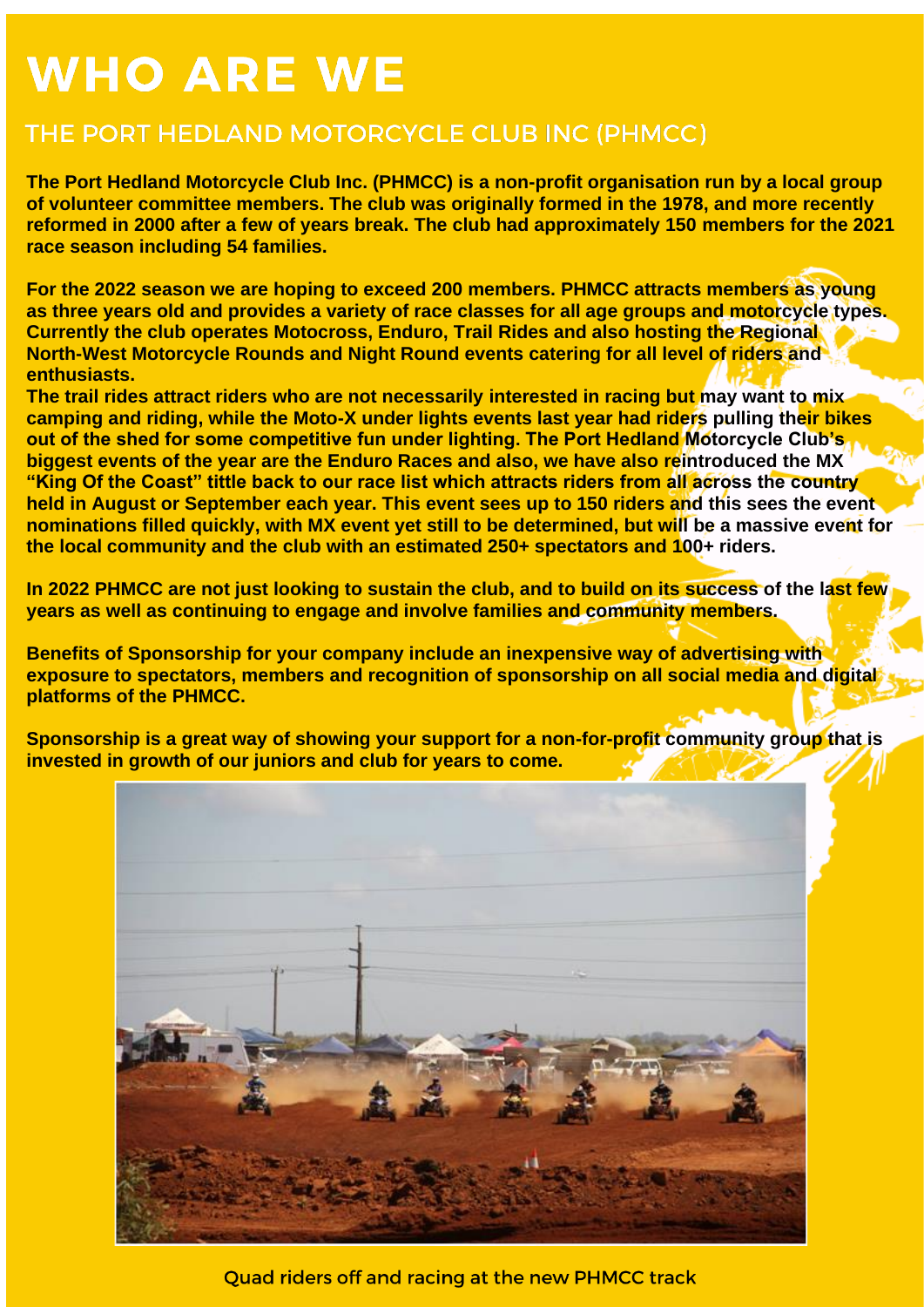# **THE PHMCC VISION**

### THE PORT HEDLAND MOTORCYCLE CLUB IS CONTINUALLY STRIVING TOWARD OUR VISION OF BECOMING A FIRST CLASS **CLUB WHO PROVIDE:**

The Port Hedland Motorcycle Club is continually striving toward our vision of becoming a first class club who provide:

- **Excellent facilities**
- A family friendly environment
- A place in the community for people to safely enjoy viewing and participating in motorcycling events
- A local club that people are proud to be part of
- Opportunities for the next generation of motorcycling enthusiasts and champions!

# **SPONSORSHIP BENEFITS**

### A FEW OF THE BENEFITS OF SPONSORING THE PORT HEDLAND **MOTORCYCLE CLUB INCLUDE:**

- **Inexpensive promotion of your business**
- Being a supporter of a local club and perceived as such by the community
- Knowing that you helped to develop the club and its members



Our up and coming riders doing battle out of the start gates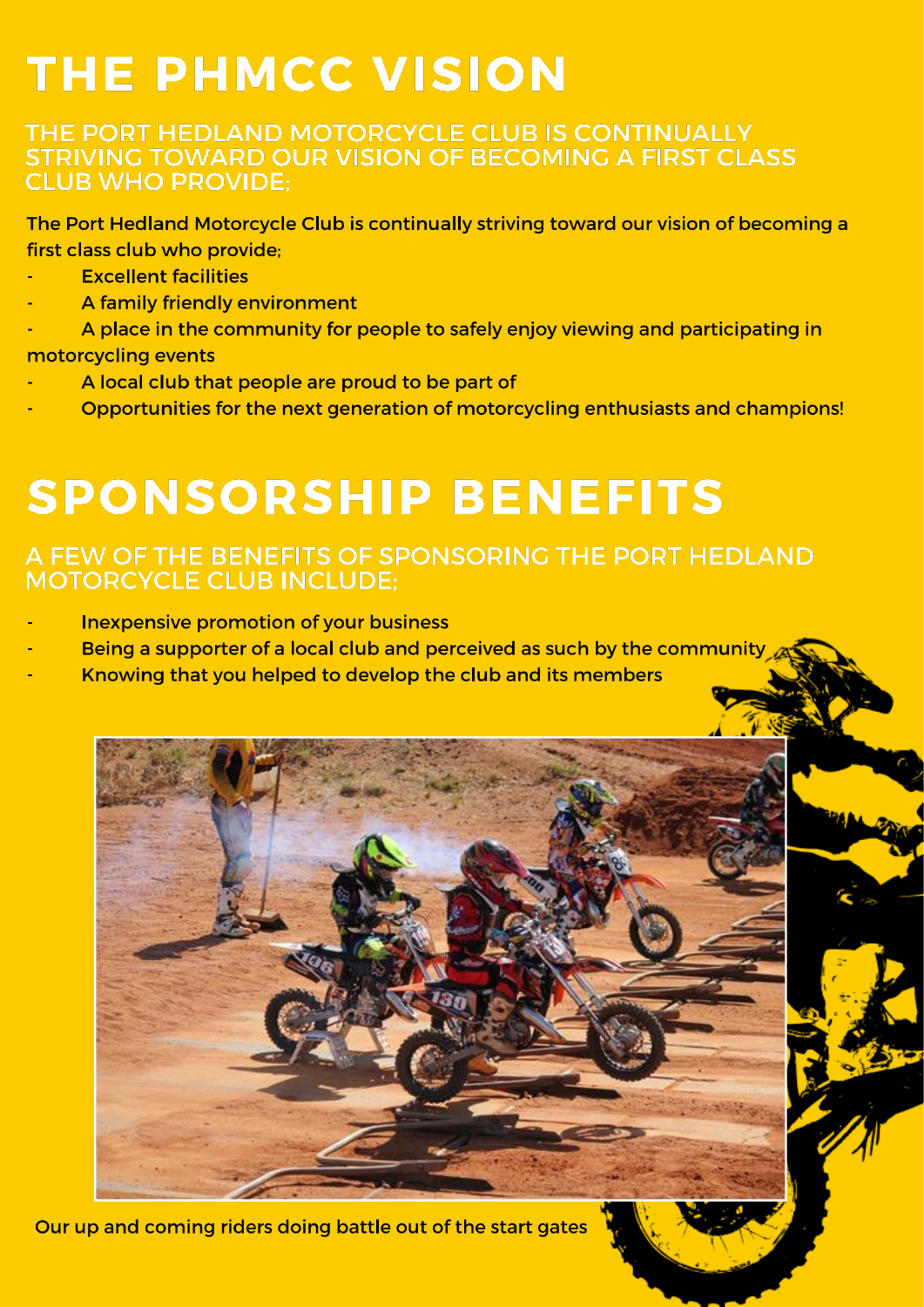**Building friendships and skills for life** 

# **WHERE YOUR MON GO?**

### **HAVING BEEN IN OPERATION FOR A NUMBER** PORT HEDLAND MOTORCYCLE CLUB OWN MANY **ESSENTIALS REOUIRED TO OPERATE EVENTS. H**

 **In addition to maintenance of existing club equipment, there is also always a long wish list! Some typical expenses for the club include things such as;**

- **- Maintenance of fixed club facilities such as ablution blocks, canteen facilities, race track start gates and of course the motocross track.**
- **- Maintenance of club equipment such as trailers and track marking equipment and the ATV used to help safely run Enduro events,**
- **- Purchasing of new club equipment such as radios, signs, etc**
- **- Trophies and medallions for competitors of individual races and overall season**
- **- Lease fees and insurances**

 **The most significant ongoing expenditure foreseeable by the club is the continued development of our new facility on Buttweld Rd. The PHMCC relocated in 2013 and have made tremendous progress towards what will be a first class facility and an asset to the community.**

 **To give an indication of the magnitude of this project we are currently in the process of having the facilities shire approved and getting water to the facility for the filling of water trucks and the eventual installation of a sprinkler system for watering of the track.** 

 **In addition to this it is planned to construct a better storage, permanent lighting, a wash pad and of course a clubhouse.**

 **From this you can see how sponsorship plays a critical role in the future of PHMC.**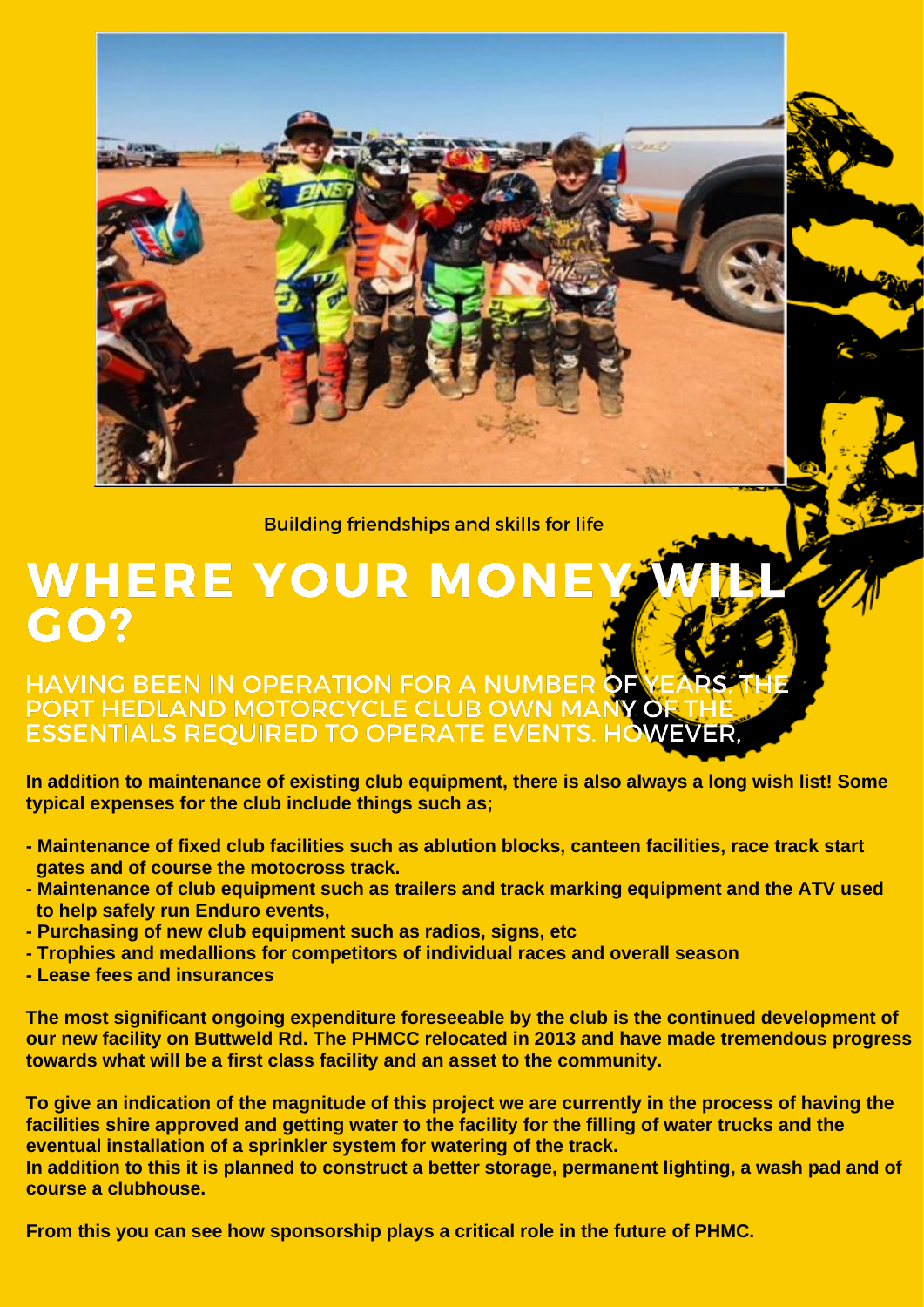# **SPONSORSHIP PACKAGES**

### WE WOULD LIKE TO OFFER YOU THE OPPORTUNITY TO BECOME AN OFFICIAL SPONSOR OF THE PORT HEDLAND MOTORCYCLE **CLUB**

**Also the opportunity to promote your business to our patrons and riders. Presently the club offers flexible levels of sponsorship that can be tailored to suit your business requirements and these are outlined below. While financial contribution is preferred in most cases, services to the equivalent value will certainly be considered from businesses that would prefer to contribute in this manner. All sponsors will receive ongoing promotion throughout the race season on promotional material, website, Facebook and signage rights at the track.**

#### **Package One:**

#### **Front Gate Advertising**

#### **\$5000.00**

- **2.4 x 1.2m Signage at the Entrance – Track naming rights for 2 years**
- **Exposure to passing traffic on Buttweld Rd (major thoroughfare Great Northern highway to South Hedland)**
- **Business Logo, services offered and contact details advertised on Digital Club platforms.**
- **Ongoing Naming at Local Race day events**
- **Printing of business logo in all Race day programs**
- **One available**

#### **Package two: Home Jump / Old "Munda" Jump Advertising \$3000.00**

- **2.4 x 1.2m Signage on home jump or race jump– jump naming rights for 2 years**
- **Business Logo, services offered and contact details advertised on Digital Club platforms.**
- **Ongoing Naming at Local Race day events**
- **Printing of business logo in all Race day programs**
- **two available**

#### **Package Three:**

### **Race Day Sponsor**

#### **\$2000**

- **• 2.4 x 1.2 m Sign in allocated area**
- **• Naming rights to a PHMCC race round**
- **• Business Logo, services offered and contact details advertised on Digital Club platforms**
- **• Radio advertising when advertising the race round**
- **• Business name on race round winners certificates**

#### **Package Four: Spectator Signage (Area 2) \$1500**

- **2.4 x 1.2 m Sign**
- **Start Gate / Pit Signage**
- **Business Logo, services offered and contact details advertised on Digital Club platforms**

#### **Package five:**

**Spectator Signage (Area 1) \$1200**

#### **• 2.4 x 1.2m Sign**

- **Visible from Canteen/Bar/ Undercover Pavilion**
- **Business Logo, services offered and contact details advertised on Digital Club platforms.**

**-Please note: sponsors are not required to purchase advertising space. PHMCC can arrange to display temporary signage at all events including canvas banners and fence signage if this is a more suitable option. Raffle prizes: PHMCC regularly holds fundraising raffles to raise funds that contribute to the upkeep of the facility. The 2021 raffle was a major fundraiser for the club and proceeds will be used to assist completing the club vision of a first class club facility .We are looking for prizes that we can incorporate into our 2022 fundraising raffle. For further information please contact the club.**